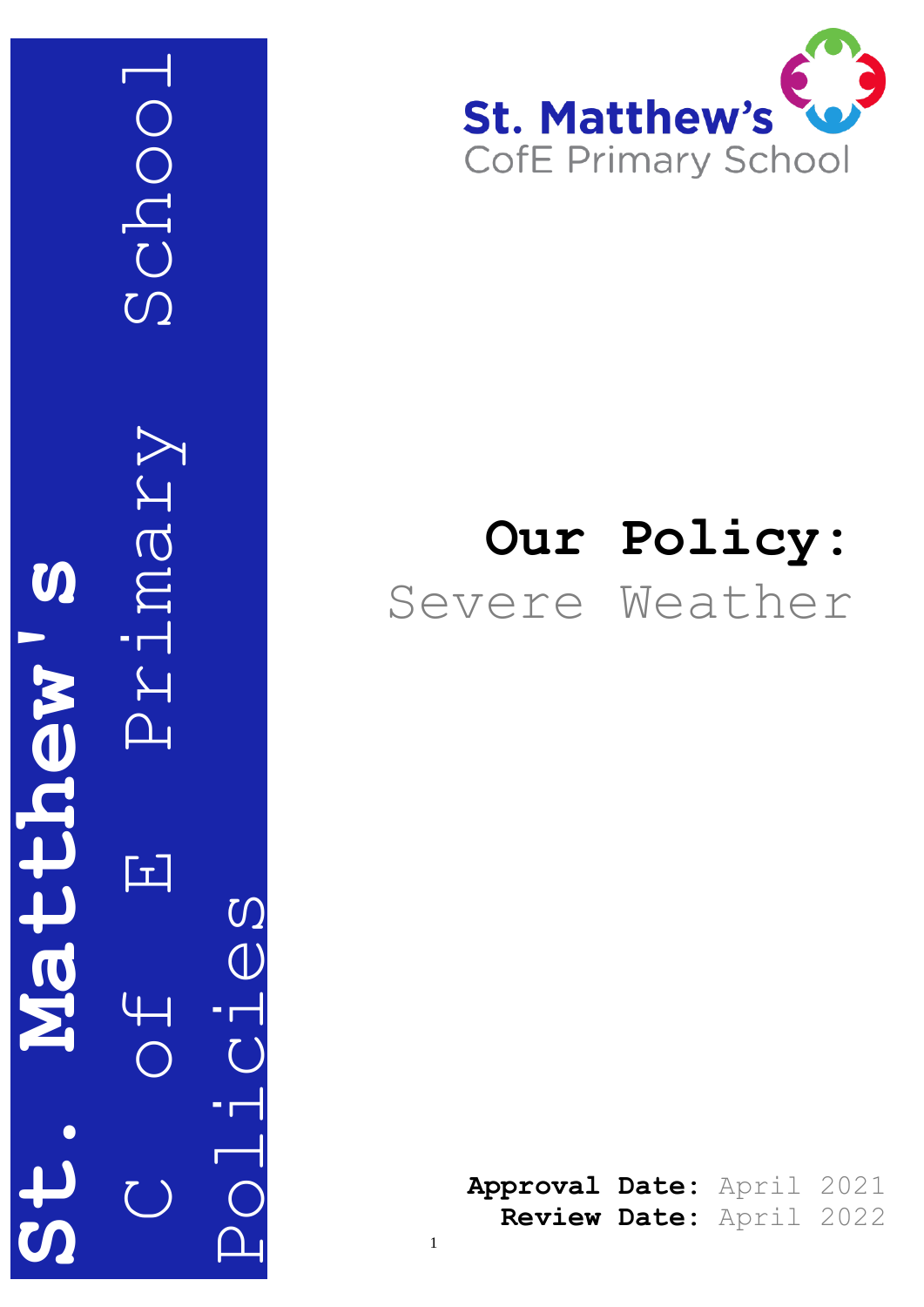# **ST. MATTHEW'S C.E. PRIMARY SCHOOL**

# **Version Control**

| <b>Current</b><br>version | <b>Previous</b><br>version | <b>Summary of changes made</b>                                                                |
|---------------------------|----------------------------|-----------------------------------------------------------------------------------------------|
| 12 Jan 17                 | 21 Nov 14                  | Appendix A updated regarding authorised absences in light of DfE<br>guidance from March 2015. |
| 21 Nov 14                 | 01 Feb 14                  | Formatting of paragraphs, headings and appendices standardised.                               |
|                           |                            |                                                                                               |
|                           |                            |                                                                                               |

#### **Contents**

| <b>Section</b> |                                         | Page |
|----------------|-----------------------------------------|------|
|                | Introduction                            | 3    |
|                | Planning ahead for severe weather       | 3    |
| 3              | Taking the decision to close the school | 4    |
| 4              | Remaining open                          | 6    |
|                | <b>Communication Arrangements</b>       | 6    |
| 6              | Arrangements for staff                  | 6    |

| Appendix |                                           |    |
|----------|-------------------------------------------|----|
| Α        | Frequently asked questions                | 9  |
| B        | Checklist for planning for severe weather | 12 |
|          | Common Sense, Common Safety               | 13 |
| D        | Advice for volunteers                     | 14 |
|          | Advice on severe weather                  | 15 |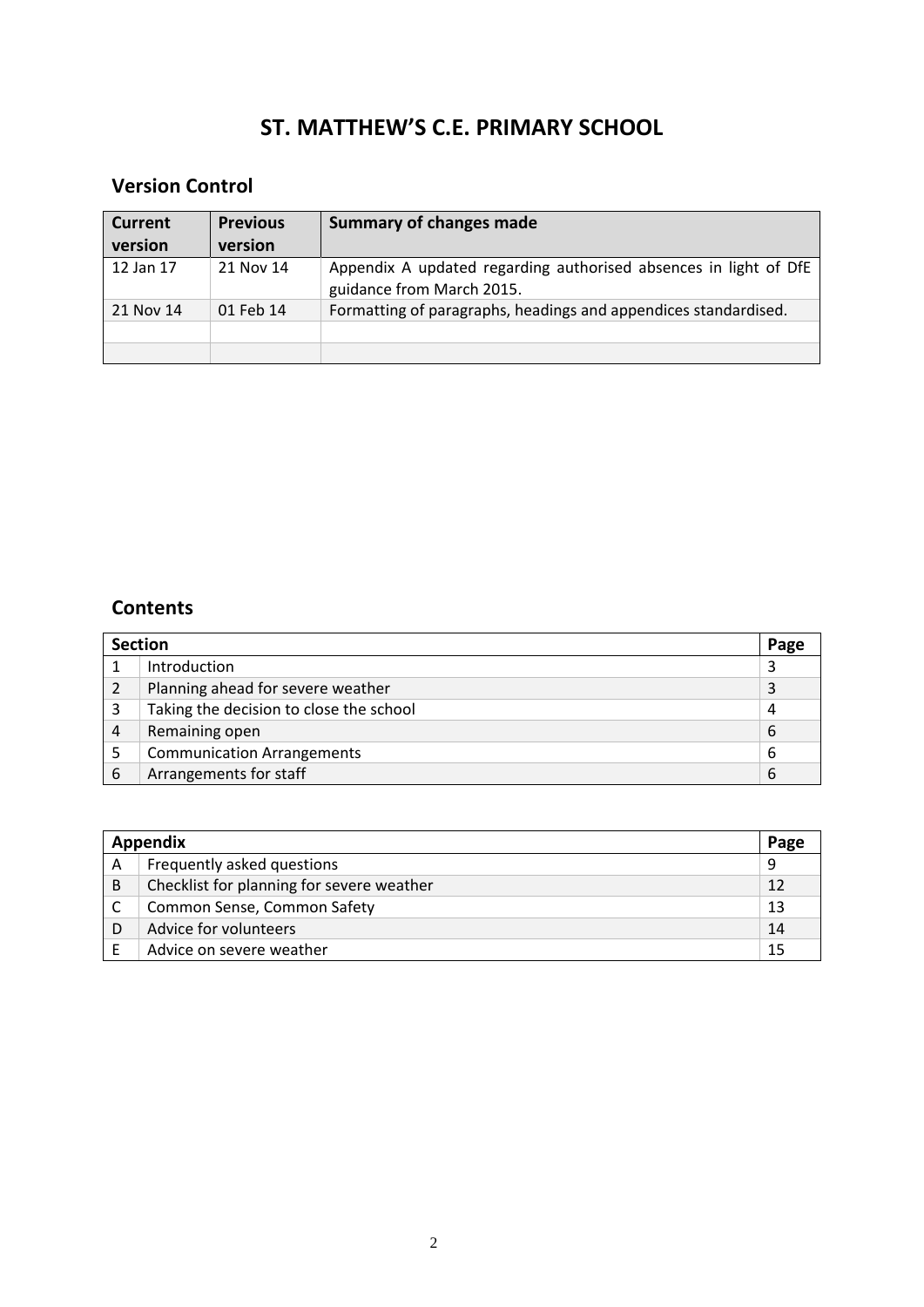# **1 Introduction**

- 1.1 This guidance document provides advice for Head Teachers and School Governors and has been prepared following the severe weather of recent winters. The advice aims to provide clarification on a number of important matters relating to severe weather and includes information provided by government.
- 1.2 Bolton Council recognises the important role of Head Teachers in deciding whether schools should remain open in periods of severe weather and this advice has been prepared in order to help them in making those decisions. Above all, it strongly encourages schools to make every effort to remain open during periods of severe weather and suggests strategies for doing so, including, for example, reduced hours of opening and clearance of snow from the school site.
- 1.3 It is for individual schools to make any decision to close. They know the local conditions and the contingency possibilities which may allow the school to stay open for some or all pupils. Such decisions should however be based on a common sense approach, having regard to the conditions at the school and the need to continue to provide an education to children whenever feasible.

### **2 Planning ahead for severe weather**

- 2.1 When it comes to severe weather conditions such as heavy snow, Head Teachers are expected to keep schools open for as many pupils as possible whenever it is reasonable for them to do so. If schools close for whatever reason it can be disruptive to children's education and make life difficult for working parents. Therefore schools should be planning on the basis that they intend to remain open during severe weather.
- 2.2 At some time during the winter we might expect there to be a bout of severe weather. Therefore schools need to have plans in place, even if it doesn't happen this year, it will be valuable planning for the future.
- 2.3 In making plans for the winter, the Head Teacher should consider:
	- how to contact staff and parents, as well as the wider community, including the local authority and the press
	- maintaining stocks of salt and grit and reviewing the level of stock held, in the light of supply problems in previous years
	- identifying which areas of the school site need to be kept clear of snow and ice and ensuring that school staff who will usually assist with salting and gritting or otherwise keeping the relevant parts of the site clear know what steps to take, including undertaking these tasks safely
	- arranging for help to be available from the school community to help clear paths, entrances and steps which will involve;
		- i. associated risk assessments to be undertaken by the school and issuing specific instructions to staff, or other people, based on them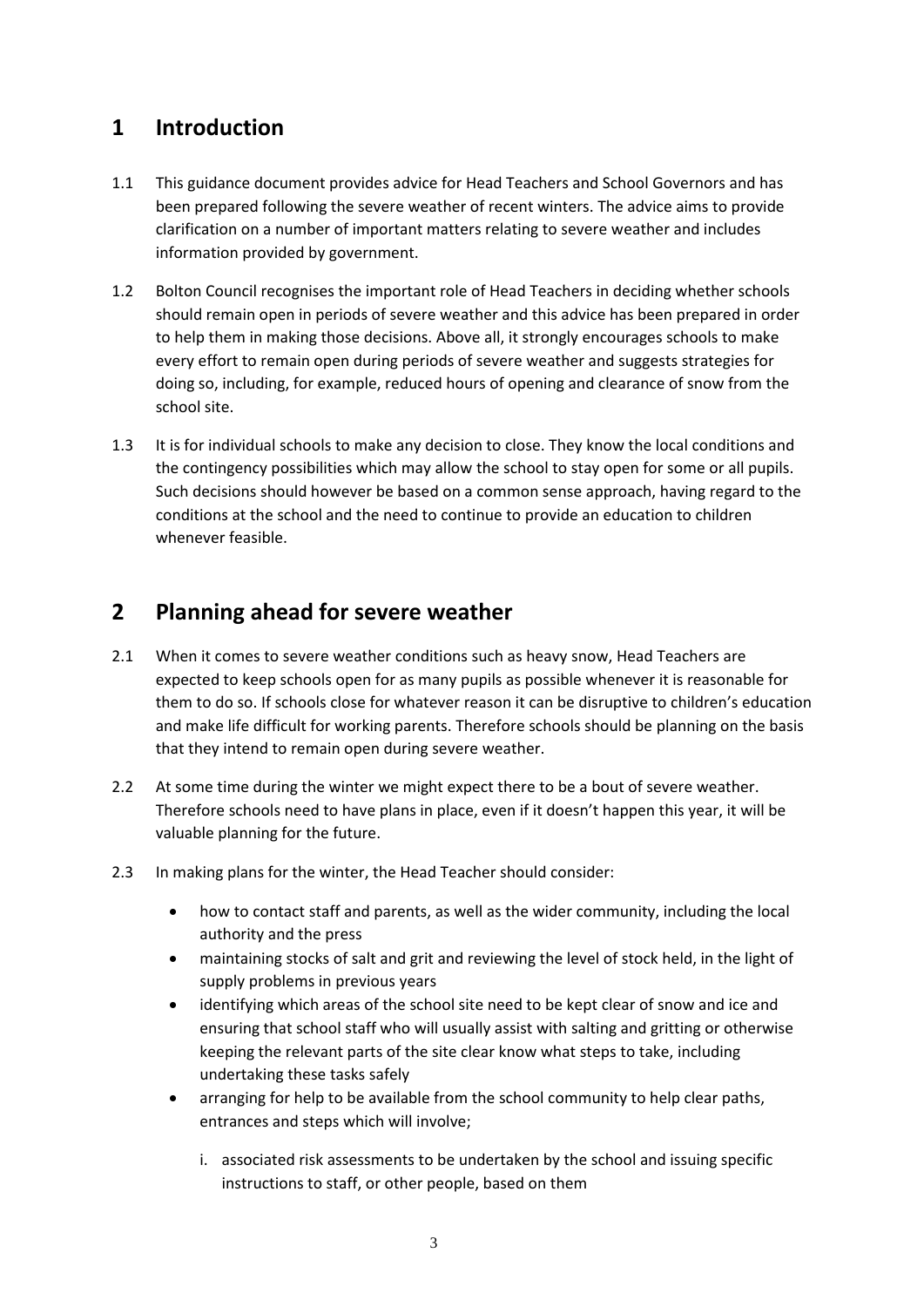- ii. estimating who amongst your staff will be able to get in safely for the beginning of the day and how you will be able to manage the school in those circumstances
- iii. preparing for a day (or more) that might involve a reduced curriculum offer, where you will need to supervise students more than be able to provide the usual rich curriculum
- iv. setting up an incident management team that would be available to manage the situation when it arises
- v. working together in cluster groups so that parents with more than one child in schools are able to make their decisions on the basis that schools in the area are making the same arrangements (it might also help with transport arrangements if all schools in an area decide, for example, to open late)
- vi. ensure you have all the information you need in advance including contacts (name, telephone numbers) for those who will collect children if parents are not available and bus and taxi drivers' telephone numbers for school transport, so that direct contact can be made with them

# **3 Taking the decision to close the school**

- 3.1 The local authority advice will be to remain open except in the most extreme or exceptional of circumstances. Head Teachers are authorised to make an emergency closure when the state of the weather or any other exceptional circumstance make it absolutely necessary in the best interests of the pupils.
- 3.2 The overall decision on whether to close therefore lies with the Head Teacher it is not possible to have a centralised or uniform approach on this matter as each school is best placed to know the local conditions. Head Teachers should inform the Chair of Governors of the decision taken.
- 3.3 Decisions must be supported by the latest and most accurate information available. The presumption should be in favour of keeping the school open unless, in the Head Teacher's view, to do so would put the health, safety or welfare of pupils and/or staff at risk. In reaching this decision, Head Teachers should take full account of local circumstances and, in particular, the following considerations:

#### **Both short and longer term weather information**

3.4 It would be inadvisable to react to the first flurry of snow without seeking further information on the weather conditions ahead. Equally, it would be unwise to send people (pupils or staff) home when a blizzard is at its height.

#### **Advice from transport operators**

3.5 Transport operators are key players in such circumstances as they will be the ones who decide whether vehicles should/can continue to operate.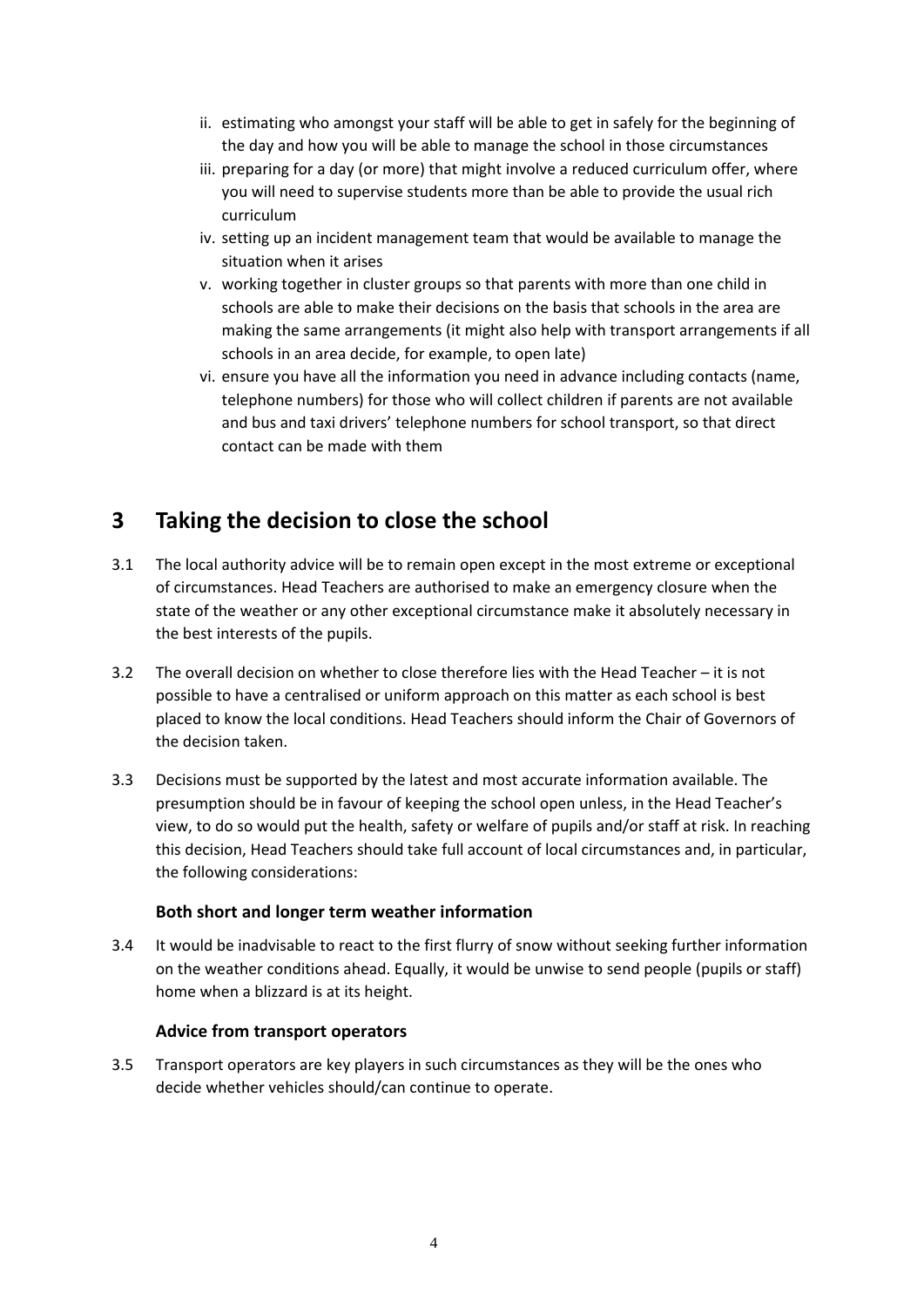#### **Arrangements for pupil safety**

- 3.6 The absolute priority is to ensure that provision is made for each and every child. Where children cannot be collected or delivered home, they should be kept at school and supervised.
- 3.7 It is often specific access or other localised issues that require schools to close. Therefore in these circumstances the closure or opening of other schools in the proximity should not be the key factor in taking decisions. The overriding principle is that it is the responsibility of all employees to make every effort to attend for duty at their normal school.
- 3.8 Any decision to close should, where practicable, be made before 7.00am to allow information to be passed onto the media and relevant people as soon as possible.

#### **Closure during the school day**

- 3.9 The safety and well-being of pupils should be paramount. If in doubt a child should not be released. Safe and speedy dismissal of pupils in the event of an emergency closure depends on the school and parents working in partnership.
- 3.10 Parents should be fully aware of the procedures which will operate in any particular school should there be an emergency closure. Normally, this information would appear in the school prospectus and school website.
- 3.11 Parents should provide the school with any specific instructions in respect of their child should the school require to close during the day. Parents are required to give schools an emergency contact and should have told the children what to do in the event of an emergency closure.

#### **Precautions**

- 3.12 Reasonable attempts should be made to ensure that children and young people will go home to a safe environment should school be closed. Clearly, the relevance of the following precautions will be dependent upon the age of the child or young person.
- 3.13 It may be that a parent who collects his/her children offers to give shelter to other children. The agreement of the parents of these children should be sought before releasing pupils in this way.
- 3.14 If it is customary for pupils to walk home at the end of the school day, it would be reasonable for the school to release these pupils to walk home in an emergency but only if there were a parent or an identified adult expecting their arrival. Account should be taken also of the age of the pupil, the severity of weather conditions and the distance to be walked. It would not be seen to be reasonable to release pupils with the instruction to return to school if they find no one at home.
- 3.15 On occasion, teaching staff escort pupils home and return with them to school if there is no one at home to supervise them. Before this course of action is undertaken, due attention should be paid to the severity of the weather and to the pupil to teacher ratio in the escorted group.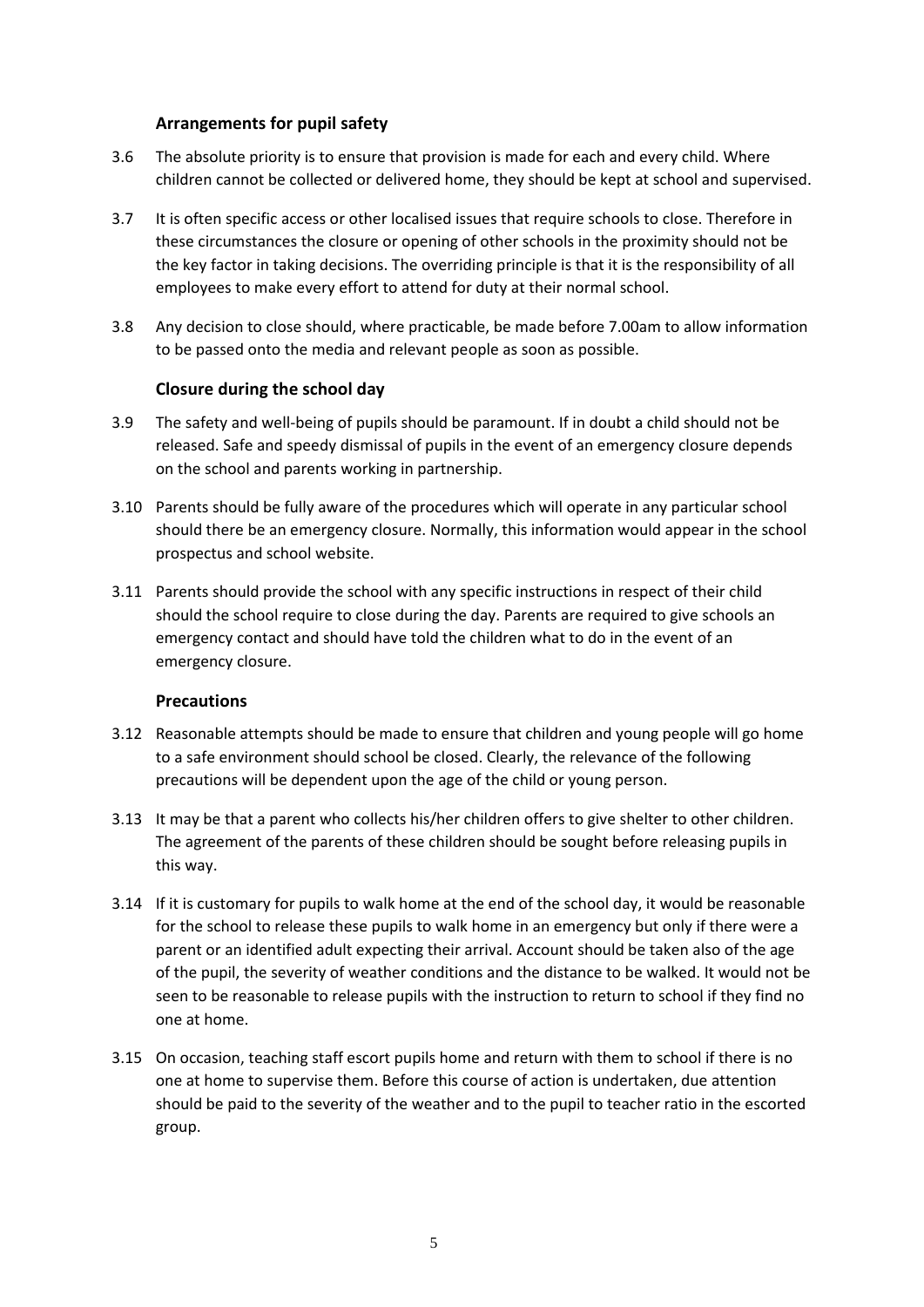#### **Children remaining in school**

3.16 Provision of adequate supervision by members of teaching staff should be made for those pupils who cannot go home or to their emergency destination immediately and have therefore to remain at school.

#### **4 Remaining open**

- 4.1 As an alternative to closure, Head Teachers should consider:
	- opening the school later in the day and closing earlier
	- how the school building might be used to ensure there is adequate supervision, for example use of the hall and other larger spaces where this is practicable
	- limit the extent to which students have to move between buildings
	- plan the curriculum offer or the strategies you will use to ensure students are managed effectively and safely with the staff available

### **5 Communication arrangements**

- 5.1 It is essential that when there is potential for school closures due to severe weather conditions, Head Teachers are in a position to communicate quickly and clearly with parents. This is just as important in relation to schools which are to remain open as it is to those which are closed. The school or council website and local media are now seen by many parents as the information channel in these situations. To make best use of the communication channels they offer, any decision to close should be taken as early in the day as possible.
- 5.2 Schools should also follow the usual procedures (i.e. text messaging) to inform parents and carers. To make every attempt to publicise any closure, a member of staff or a notice posted at the school gates could prevent pupils from being left by parents at the start of the school day.

#### **Services**

- 5.3 All of the service providers who will be affected by the closure should be informed as soon as possible.
- 5.4 Arrangements for school transport and crossing patrols should be made.
- 5.5 Schools which share transport should make absolutely certain that each is aware of what the other is doing.
- 5.6 Parents should give strict instructions to the children as to what they should do in the event of transport not turning up to take them to school.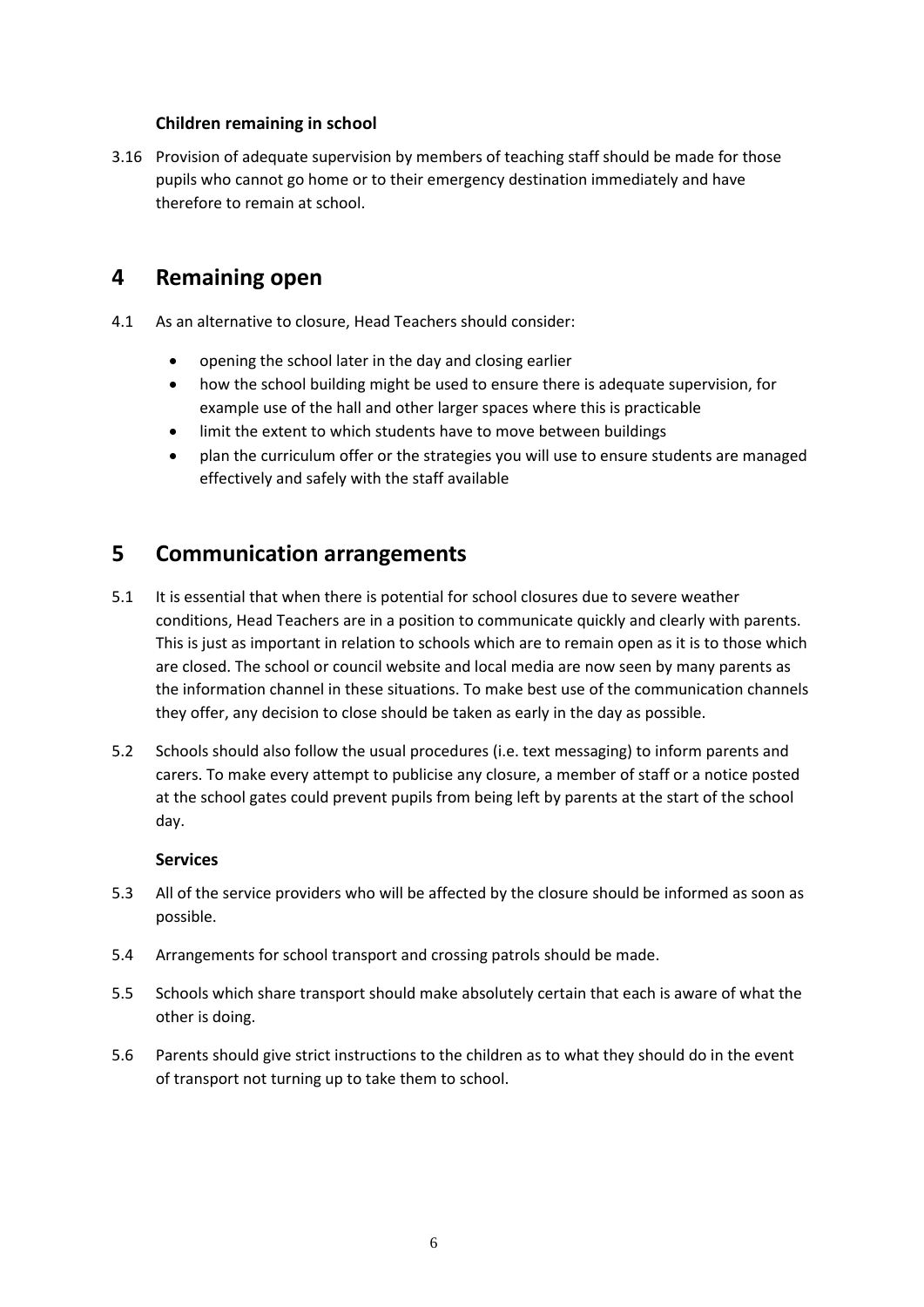# **6 Arrangements for staff**

6.1 The overriding principle is that it is the responsibility of all school staff to make every effort to attend for duty at their normal school. The following arrangements will be adopted where time away from normal place of work becomes necessary as a result of severe weather.

#### **First day of bad weather**

- 6.2 Where a member of staff arrives late or leaves early, or is unable to attend work for their contracted hours they should make every effort to report their absence as early as possible. Where the Head Teacher is satisfied with the teacher's explanation, one of the following options can be agreed (delete as appropriate):
	- a suitable programme of work to be carried out at home
	- flexible working, where it has been agreed by both parties that work will be undertaken within a four week timescale to compensate for the absence (it must take the form of agreed work additional to that expected within the normal working week)
- 6.3 Where none of the above options are possible, the Head Teacher should authorise unpaid leave.

#### **Subsequent days of bad weather**

- 6.4 If the member of staff is still unable to report for work on subsequent days, the following options may be available (delete as appropriate):
	- a suitable programme of work to be carried out at home for up to a maximum of three days in total, subject to review each day
	- flexible working, where it has been agreed by both parties that work will be undertaken within a four week timescale to compensate for the absence (it must take the form of agreed work additional to that expected within the normal working week)
- 6.5 Where neither of the above options are possible, the Head Teacher should continue to authorise unpaid leave.

#### **Deterioration of weather whilst at work**

6.6 Should a staff member request to leave early due to weather becoming worse and their desire to head for home, before it possibly becomes too bad to travel, a Head Teacher would be expected to use suitable discretion. In such circumstances, a suitable programme of work to be carried out at home should be agreed.

#### **Where a school is closed to pupils**

- 6.7 All staff should attend their normal place of work. If unable to attend, the following options should be agreed with the Head Teacher: (delete as appropriate)
	- a suitable programme of work to be carried out at home,
	- flexible working, where it has been agreed by both parties that work will be undertaken within a four week timescale to compensate for the absence (it must take the form of agreed work additional to that expected within the normal working week)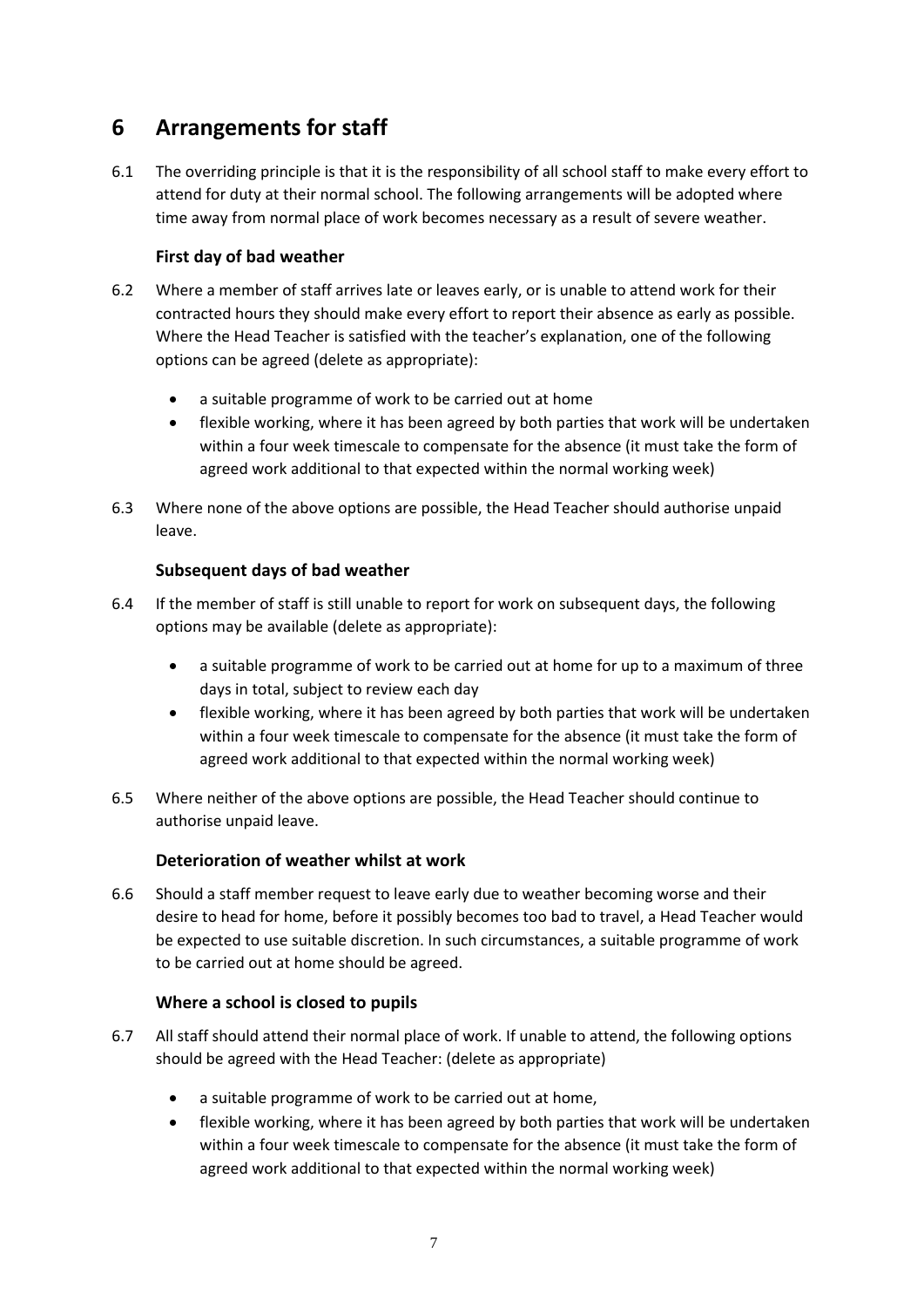- 6.8 If the member of staff is unable to report to their normal place of work on subsequent days or to fulfil any of the above options, unpaid leave will apply.
- 6.9 Where a school is completely closed to all, for example when the police or the authority deems this to be necessary, then salary payments will be unaffected.

#### **Absence due to sickness**

6.10 Where an employee is absent due to sickness on a day which is known to the Council to be a severe weather day (school closure, severe weather warnings etc.) then the Managing Sickness Absence Framework must still be followed.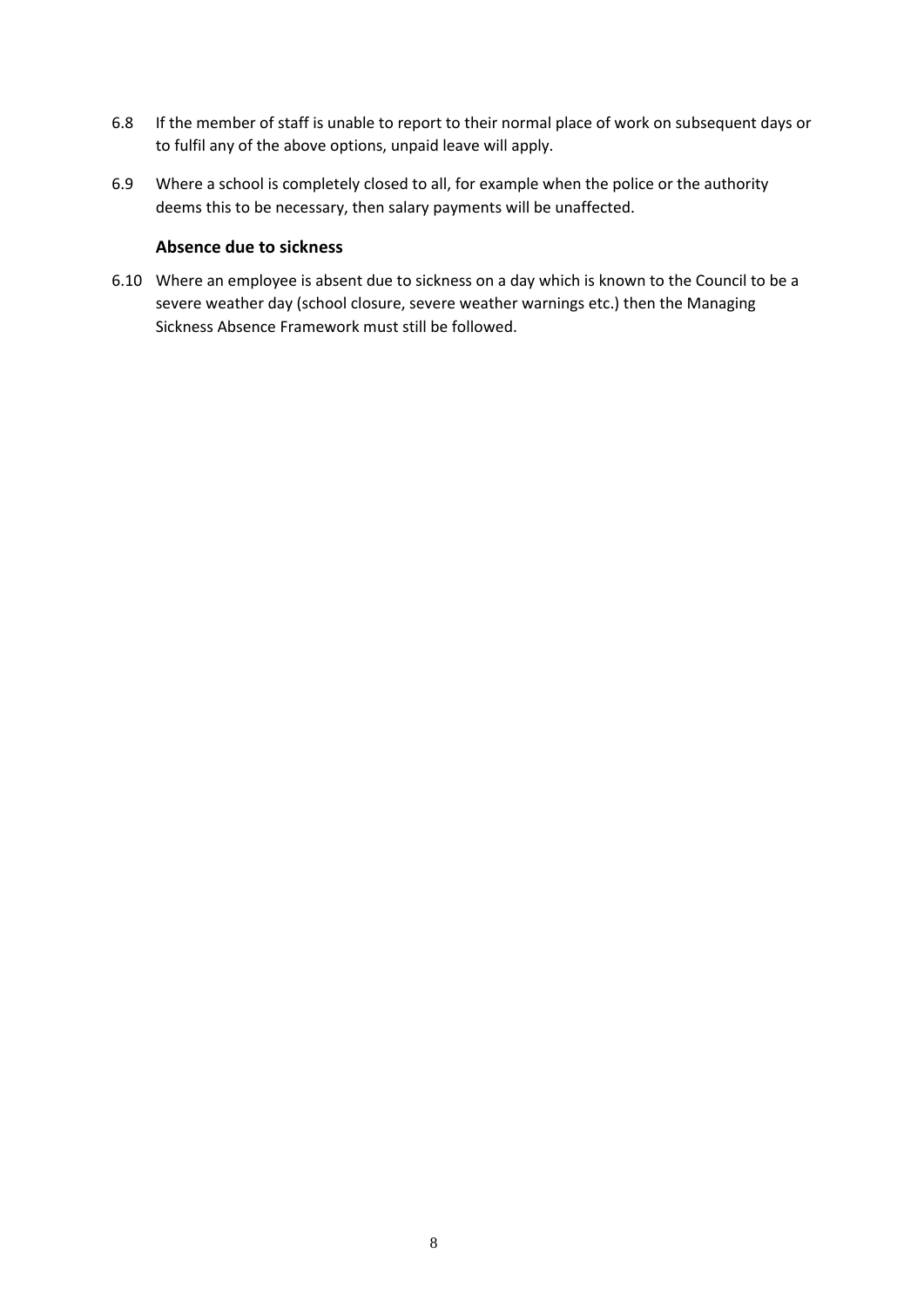# **Frequently asked questions**

#### **Do I have to start and end the day at the normal time?**

No. In these circumstances a successful strategy might be that the school starts later than normal - perhaps 10:00 rather than 8:30 or 9:00. This gives you two advantages; firstly when you make the decision you can do so the night before and inform everyone that the school will open later. Secondly, the final decision about whether it is practical to open at the delayed time can be taken slightly later in the day when the weather conditions might have improved and staff have a better chance of getting in to school.

# **If school hours are changed, what do I need to consider about school transport?**

If the decision is made during the day to close the school early, the school will need to inform their transport operators direct, they should also consider contacting the parents of students (or their nominated contacts) who are dropped off at rural bus stops as these parents may be working and unable to collect from bus stops at a different time.

If the decision to open later than usual is made the day before, the school can give their transport operators prior warning; however there may be difficulties if transport is shared with another school that has different opening times.

If this is a strategy that could be successful in your situation, it might be worth negotiating with your cluster about making the same decision to open late or close early.

If the decision is made (on the day) to delay opening, it may be possible to alter transport operations so that buses can be delayed (transport operators are advised to listen to local radio announcements) however there may be difficulties as bus drivers often arrive at bus depots soon after 6.30am, with some children being collected at bus stops as early as 7.45am.

#### **What about unauthorised absences?**

The Department for Education ('DfE') guidance dated March 2015 states that where children are unable to get to school due to severe weather conditions, you can mark them in the register using absence code 'Y'. This means that their absence won't affect your school's attendance figures.

However, if you believe that a child could have got to school, their absence should be recorded as unauthorized using code 'O'.

# **The police often say that people should not go out unless their journey is essential. Does that mean that school workers should stay at home?**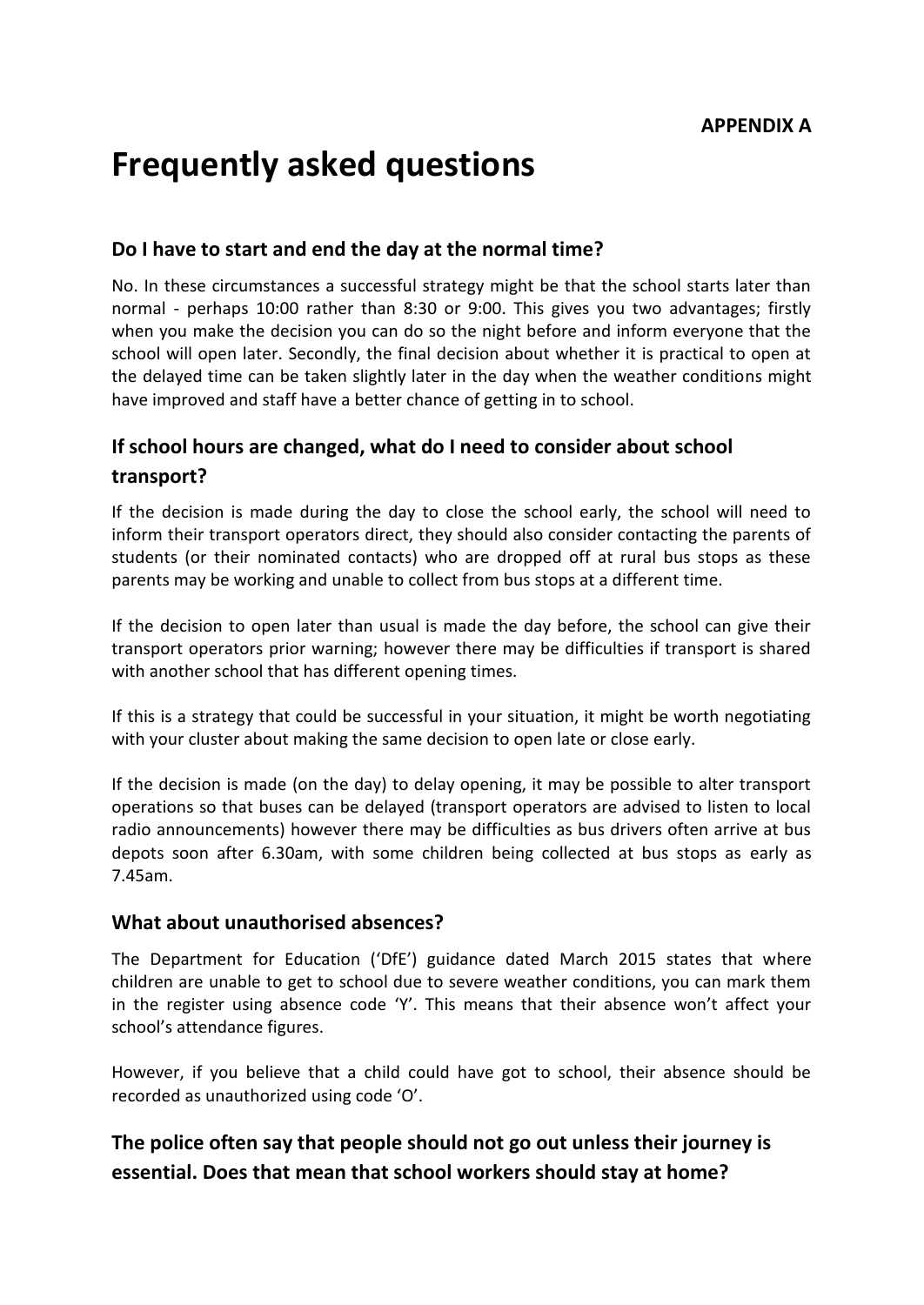No. The DfE and our contacts in the police have confirmed that getting to work and school are within the overall definition of essential – in other words, this statement is not in itself a reason why school staff should not consider making the journey to work.

### **What responsibilities does the Head Teacher have towards staff in these situations?**

Staff are responsible for getting to work. Each person must ultimately make his/her own assessment of the individual day's weather conditions and the risks that they may pose, within the context of the 'essential journey' definition given above. This guidance does not compel staff to take risks; it encourages everyone to make good plans in advance of bad weather.

All staff have the responsibility for ensuring that they make every effort to reach school if it is open, bearing in mind that they are not expected to put themselves at risk by travelling in severe weather conditions. However, even if a decision is made not to travel at the start of the day, the obligation continues during the course of the day if weather or travel conditions improve. Despite closure, staff still have a duty to attend their school if they possibly can and a declaration of closure should not itself prevent staff from reporting for work, as long as they are not putting themselves at risk by travelling.

The Head Teacher does not have a duty of care towards staff which extends to include the journey to and from school.

It is recognised that in certain circumstances staff will not be able to get to work and Head Teachers will need to have a system whereby staff can alert them if they are unable to make the journey. Head Teachers can then plan the arrangements they need to make for the school day.

### **What if I clear the school site? Am I taking a risk that someone might fall and injure themselves?**

Schools often ask whether they should clear snow and ice from their grounds and what the consequences would be if someone were to fall on an area that the school had cleared. The short answer is that schools should take steps to clear, at least, the higher risk parts of the school site, but in so doing should take reasonable care.

Head Teachers need to carry out a risk assessment of the site which would consider the likelihood and the severity of an incident. The following areas would be regarded as high risk zones:

- around entrances to buildings, particularly where there are steps
- other steps around the site where lots of people will walk
- sloping pathways and walkways around the site
- within the school boundary, pathways used by pedestrians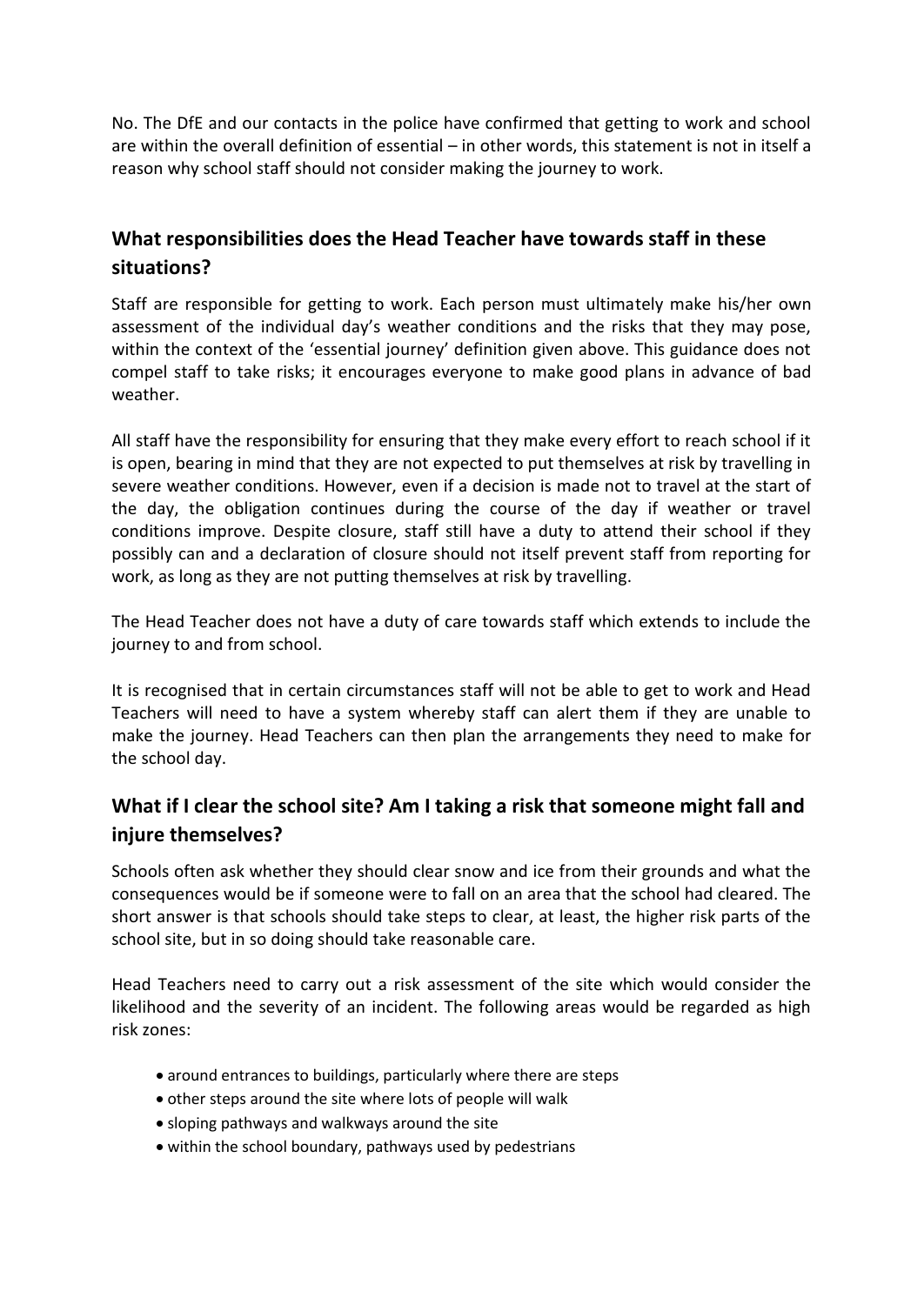It is recommended that the school identifies those areas of the site that will probably require treatment in bad weather, perhaps during a premises inspection involving governors. A standing instruction to the caretaker, or other appropriate member of staff, to treat the identified areas would indicate that the school has taken reasonable care.

Grit and salt bins can be usefully sited on school sites.

### **Can I use members of the local community to help clear the site?**

Yes. There is no problem with members of the local community helping the school to clear the site. Again, the school should ensure that reasonable care is taken and the most important areas of the site are identified and prioritised.

Though there is a very small risk of incurring liability, provided reasonable care is taken and a risk assessment undertaken, the risk is definitely acceptable.

The local community around the school can also be encouraged to clear the local pavements and footpaths; for example, schools might wish to engage their local parish council or their local neighbourhood watch organisation.

The government is keen to see communities helping themselves and has provided reassurance that the risk of liability arising from responsible behaviour needn't persuade people not to be involved. We have included the extract from the Lord Young report as at Appendix 3.

Should a civil case actually be launched for injuries or loss resulting from snow/ice we are assured that the county council's public liability insurance covers school staff including those employed by Foundation schools, registered volunteers and members of the public assisting their parish and town councils to maintain safer pavements and footpaths. Academies, Free Schools and independent schools are not covered by the authority's insurance policies.

# **What will happen if the school is in the middle of an Ofsted inspection during a period of severe weather?**

In the event that there is disruption to the school because of severe weather (either that the school has to operate with reduced staffing and pupils or that exceptionally the school has to close) schools should be aware that the advice to Ofsted inspectors is that they should still go ahead and do as much as they can.

Ultimately, the decision to proceed will depend on whether the Inspection team consider that they have obtained sufficient evidence already before the weather closed in and can, for example, complete the task without the pupils present. Schools will want to discuss this with the Inspectors, but should assume that inspections will continue. In the exceptional case that the inspection cannot continue it will be postponed and a new date set.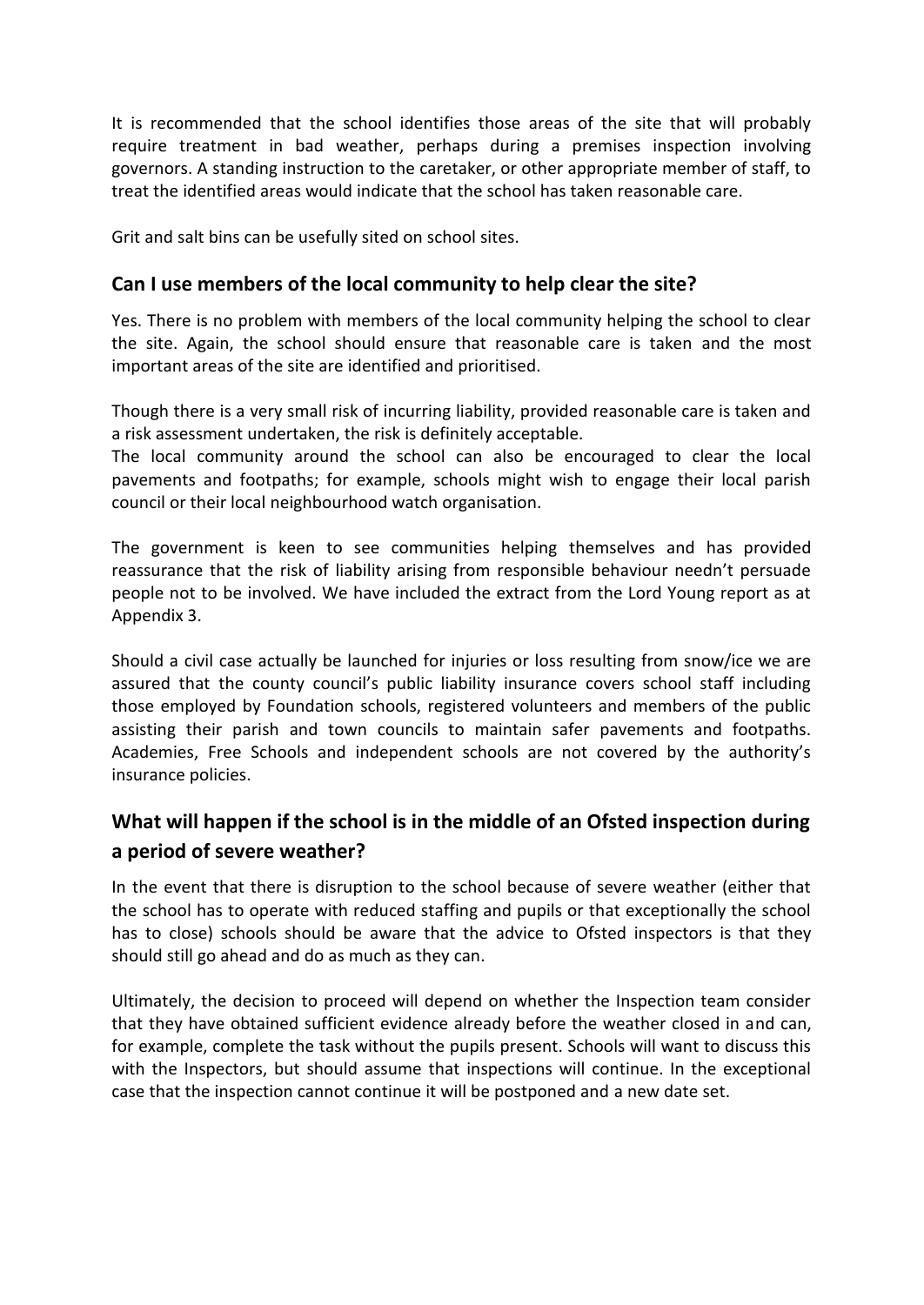# **Checklist for planning for severe weather**

#### **Before severe weather occurs**

- Ensure the school has an incident management team for severe weather
- Consult with chair of governors
- Order grit/salt bins for the school
- Compile list of volunteers to clear snow, ice when required
- Acquire protective clothing, shovels etc for those clearing snow/ice
- Set up the arrangements for communicating directly with parents if closure seems a real possibility
- Confirm contacts
- Make contact with local parish council(s) or neighbourhood watch group(s)
- Undertake risk assessments of site

#### **When severe weather is forecast**

- See local weather forecasts
- Remind staff of the schools plans and the expectation that the school will remain open
- Ensure that someone can get into school to answer the telephone and inform parents who are unaware of the closure.
- Ensure that parents are reminded of the process for receiving information about school opening hours and the arrangements for severe weather.
- Contact school transport drivers

#### **On the day of severe weather**

- Make decision by 7am to stay open, open for limited hours, or close, etc.
- Consult chair of governors etc.
- Notify local authority
- Notify parents, pupils, staff by text, phone etc.
- Undertake risk assessments as appropriate.

#### **After severe weather**

- Review plan and revise for next year
- Update arrangements for calling together the incident management team in the light of any staff changes, etc.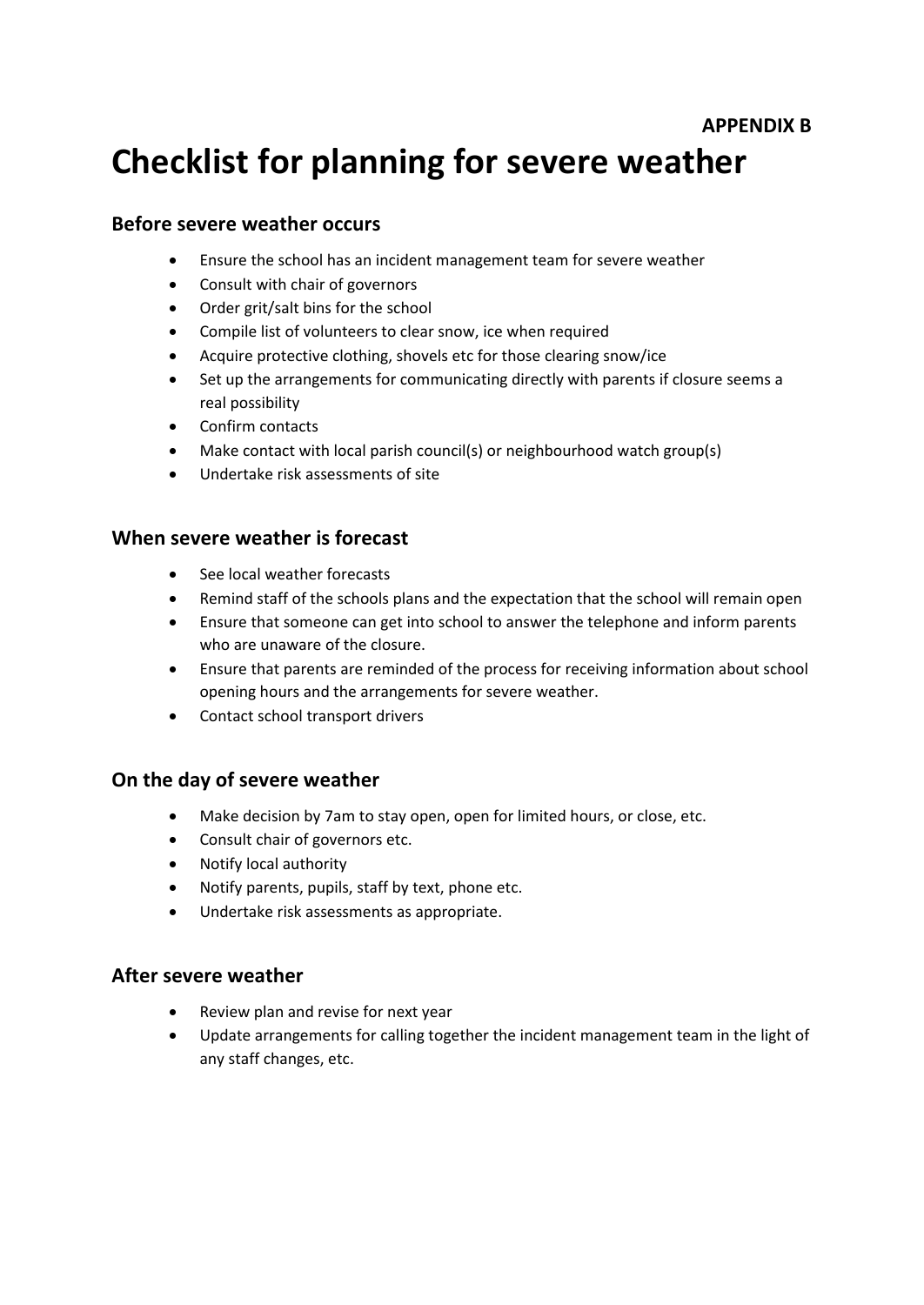# **Common Sense, Common Safety**

The following is an extract from the Lord Young of Graffham report on health and safety concerning the question of liability for acts of good citizenship in relation to snow or ice clearance.

**One of the great misconceptions, often perpetuated by the media, is that we can be liable for the consequences of any voluntary acts on our part. During winter 2009/10, advice was given on television and radio to householders not to clear the snow in front of their properties in case any passerby would fall and then sue.** 

**This is another manifestation of the fear of litigation.** 

**In fact there is no liability in the normal way, and the Lord Chief Justice himself is reported as saying that he had never come across a case where someone was sued in these circumstances.** 

**Yet this belief is particularly pernicious, as it may deter people from engaging in organised voluntary activities in the mistaken belief that they can be sued should anything go wrong. People who seek to do good in our society should not fear litigation as a result of their actions.** 

**Popular perception is that it could be dangerous to volunteer, largely because in the USA good Samaritans are often liable (and in fact doctors and other medical professionals are instructed by their insurance companies not to stop at an accident).** 

**It is important to have clarity around this issue and at some point in the future we should legislate to achieve this if we cannot ensure by other means that people are aware of their legal position when undertaking such acts.** 

**There is no liability in such cases unless negligence can be proved.**

#### **Common Sense, Common Safety**

A report by Lord Young of Graffham following a Whitehall-wide review of the operation of health and safety laws.

[https://www.gov.uk/government/publications/common-sense-common-safety-a-report-by](https://www.gov.uk/government/publications/common-sense-common-safety-a-report-by-lord-young-of-graffham)[lord-young-of-graffham](https://www.gov.uk/government/publications/common-sense-common-safety-a-report-by-lord-young-of-graffham)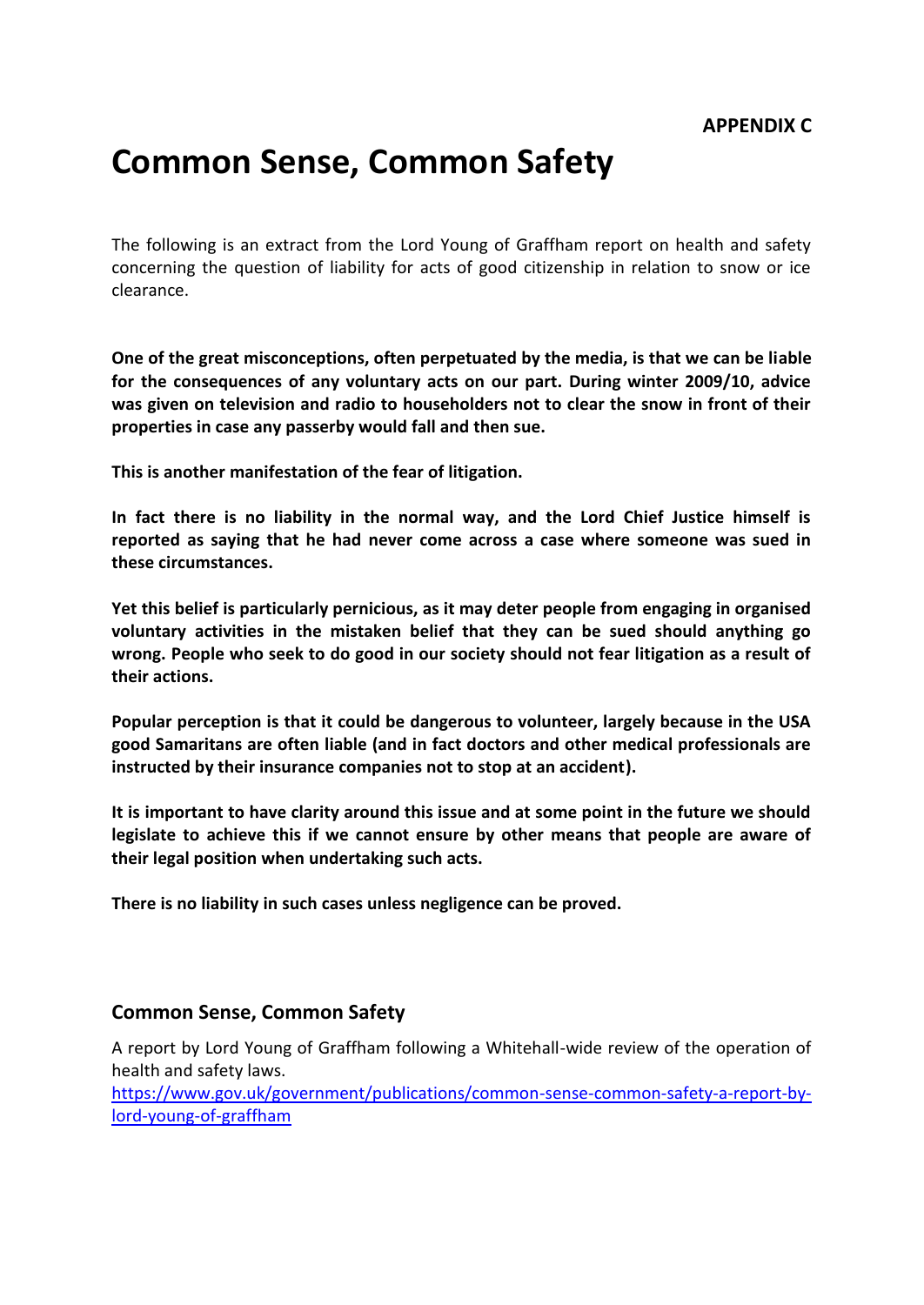#### **APPENDIX D**

# **Advice for volunteers**

The following is advice for volunteers spreading salt and grit, or clearing snow from the highway at times of severe weather.

- Wear a high visibility long sleeved vest or jacket. A vest can be worn over normal clothing. A jacket can be worn in place of a normal coat.
- Wear warm clothing and stout footwear which will provide good grip. Physical work will warm up the body so be prepared to shed layers but remember your body will quickly cool down once you cease work.
- Ensure that someone is aware that you have gone out to carry out this work and how long you intend to be there for. Remember also to advise that person of your return.
- Assess the location before commencing work. Do not attempt the work if you feel conditions would make this unsafe – For example if visibility is poor, traffic flows are too high or conditions are so severe that you would be placing yourself at risk of falling or extreme cold.
- Always be aware of approaching traffic. Remember the conditions may mean that traffic will have difficulty stopping. Try to work in pairs so that someone can observe the traffic.
- Use the grit sparing and thinly. Spread a small amount on a shovel and sprinkle gently. The material in the grit bins is a mixture of salt and grit. The salt will help to speed up the process of thawing snow and ice the grit is intended to provide grip on the surface of compacted snow or ice
- When spreading salt/grit on pavements it is better to remove most of the snow first and then spread the salt/grit mixture
- Do not use hot water. This will melt the snow, but will replace it with black ice, increasing the risk of injury.
- If shovelling snow: Use a shovel with the widest blade available. Make a line down the middle of your path first, so you have a safe surface to walk on. Then you can simply shovel the snow from the center to the sides.
- If salt is not available from the grit bins, consider spreading some ordinary table salt on the area you have cleared to prevent any ice forming. Ordinary salt will work and can be purchased cheaply from any local shop, but avoid spreading on plants or grass.
- Care should be taken to avoid blocking access points to properties driveway and paths especially at pedestrian crossings. The cleared snow should be deposited in the verge or areas that are non-trafficked.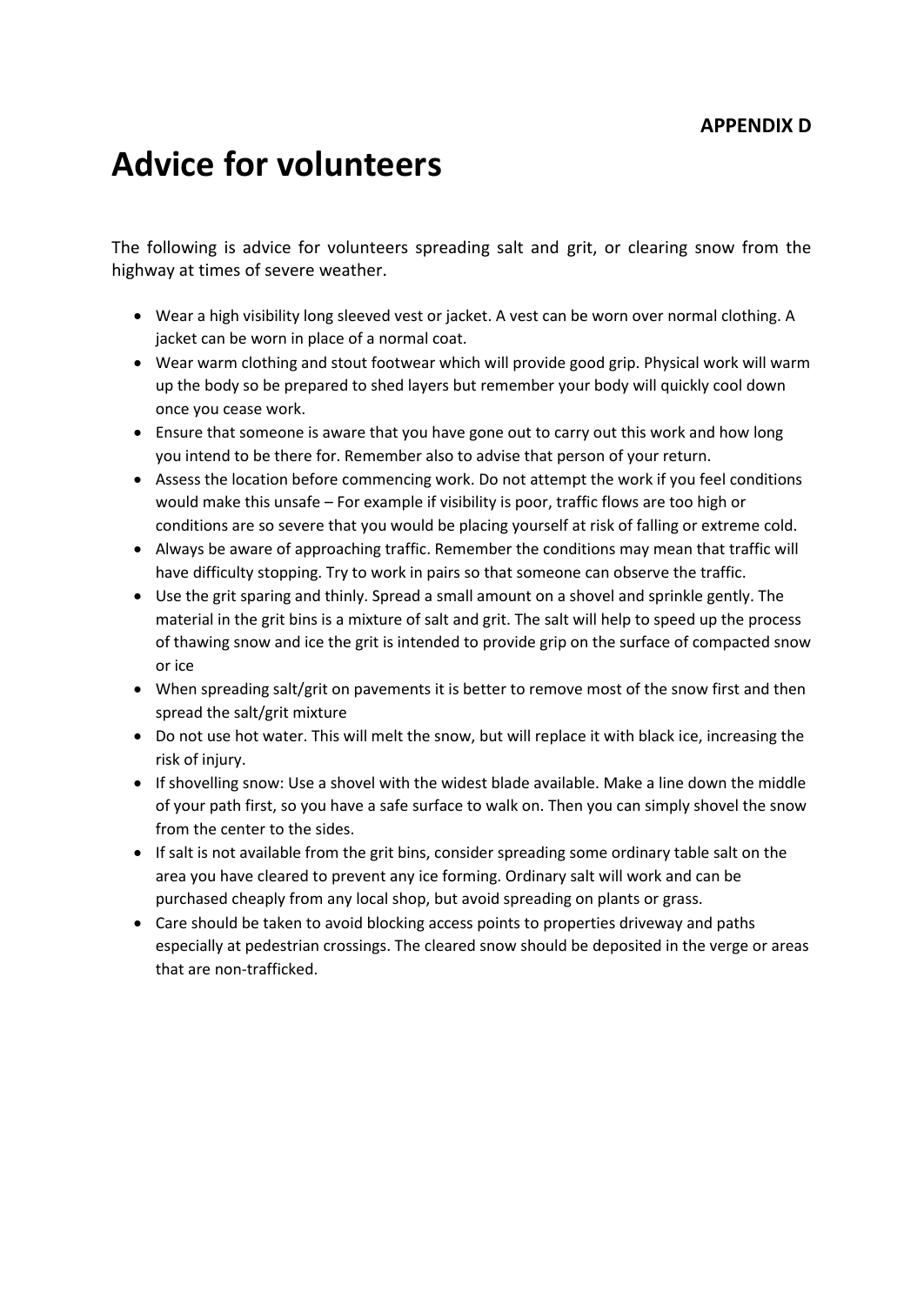# **Advice on severe weather**

When it comes to severe weather conditions such as heavy snow, we expect Head Teachers to keep schools open for as many pupils as possible whenever it is reasonable for them to do so. Closing schools unnecessarily causes disruption to children's education, to their parents and to the economy.

It is for individual schools to make any decision to close. They know the local conditions and the contingency possibilities which may allow the school to stay open for some or all pupils. Such decisions should however be based on a common sense approach, having regard to the conditions at the school and the need to continue to provide an education to children whenever feasible.

#### **What about health and safety - is the school site safe?**

In most cases the Head Teacher has day to day responsibility for ensuring the health and safety of staff, pupils and visitors. In severe weather conditions such as heavy snow, we expect Head Teachers to keep schools open for as many pupils as possible whenever it is reasonable for them to do so. The HSE is very clear that schools should plan ahead and take a sensible and proportionate approach to managing the associated risks. Closing a school could be a reasonable decision if pupils or staff would face significant risks of serious injury. But in many cases it will be possible to keep a school open, as happens routinely in other countries with more severe winters than ours. Where roads are impassable it becomes a practical issue of access not health and safety considerations. For further advice see Departmental advice on health and safety.

#### **What about the attendance statistics?**

Head Teachers should not be worried about the impact that remaining open may have on their attendance statistics. In September 2010, we amended the relevant regulations so that, when a pupil cannot get in because of severe weather, the school can mark the register using absence code Y, which means that the pupil's absence will not affect the attendance statistics. However, if the Head Teacher believes that a child could have got to school, then the child should be recorded as code O - an unauthorised absence.

#### **What if a number of school staff are unable to get in?**

Schools have the flexibility to work creatively, perhaps bringing together groups and classes with teachers and support staff working together. There are no maximum general pupilteacher ratios set out in law; with the exception of the infant class size legislation that limits the size of infant classes to 30 or fewer with a qualified teacher for 5, 6 and 7 year olds. The infant class size limit, which includes reception classes, will not apply unless the majority of the children will reach age 5, 6 or 7 in that school year.